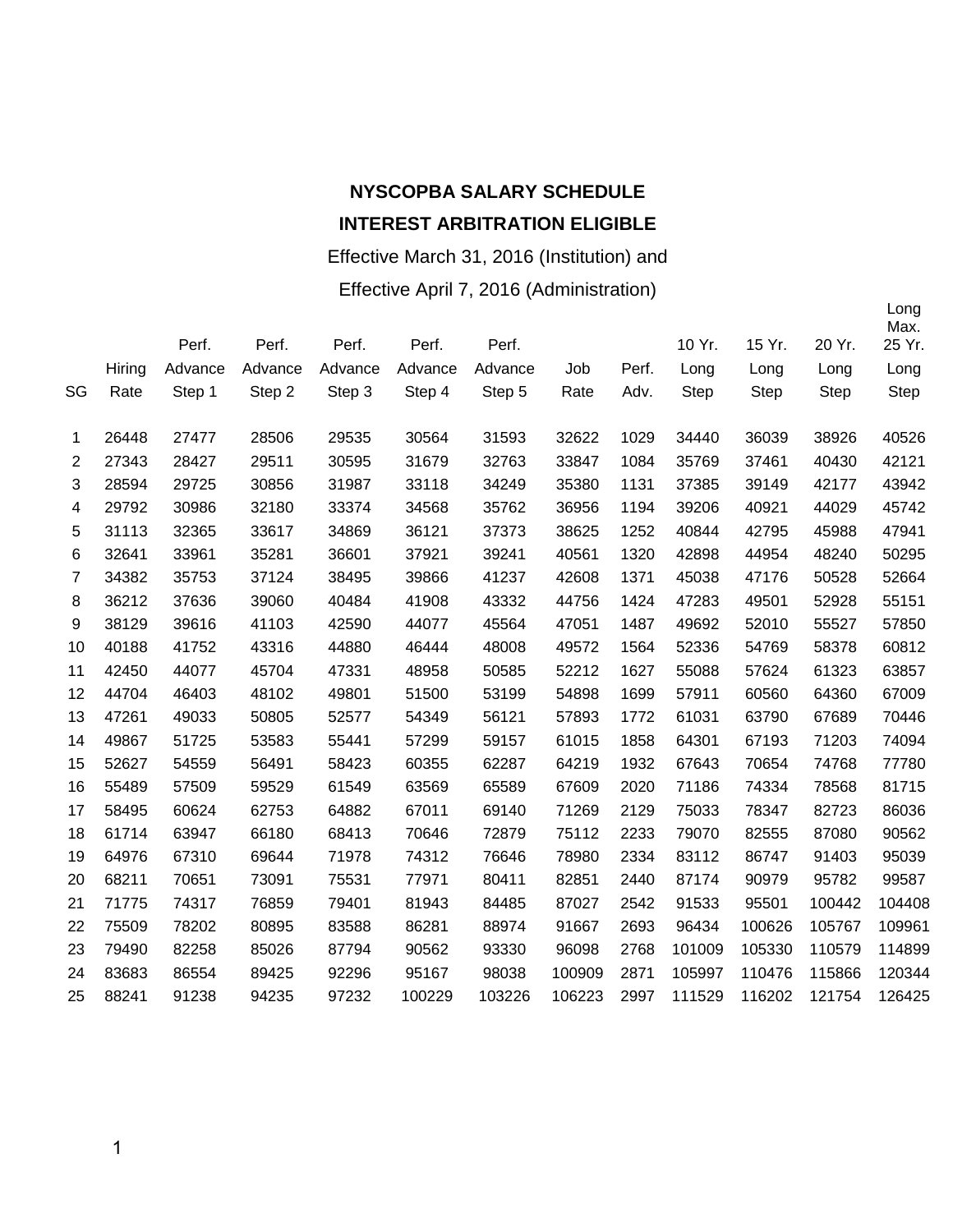## Effective March 30, 2017 (Institution) and

### Effective April 6, 2017 (Administration)

|                |        |         |         |         |         |         |        |       |             |             |             | Long<br>Max. |
|----------------|--------|---------|---------|---------|---------|---------|--------|-------|-------------|-------------|-------------|--------------|
|                |        | Perf.   | Perf.   | Perf.   | Perf.   | Perf.   |        |       | 10 Yr.      | 15 Yr.      | 20 Yr.      | 25 Yr.       |
|                | Hiring | Advance | Advance | Advance | Advance | Advance | Job    | Perf. | Long        | Long        | Long        | Long         |
| SG             | Rate   | Step 1  | Step 2  | Step 3  | Step 4  | Step 5  | Rate   | Adv.  | <b>Step</b> | <b>Step</b> | <b>Step</b> | <b>Step</b>  |
| 1              | 26977  | 28027   | 29077   | 30127   | 31177   | 32227   | 33277  | 1050  | 35131       | 36762       | 39707       | 41339        |
| 2              | 27890  | 28996   | 30102   | 31208   | 32314   | 33420   | 34526  | 1106  | 36486       | 38212       | 41241       | 42965        |
| 3              | 29166  | 30320   | 31474   | 32628   | 33782   | 34936   | 36090  | 1154  | 38135       | 39934       | 43023       | 44823        |
| 4              | 30388  | 31606   | 32824   | 34042   | 35260   | 36478   | 37696  | 1218  | 39991       | 41740       | 44910       | 46658        |
| 5              | 31735  | 33012   | 34289   | 35566   | 36843   | 38120   | 39397  | 1277  | 41660       | 43650       | 46907       | 48899        |
| 6              | 33294  | 34640   | 35986   | 37332   | 38678   | 40024   | 41370  | 1346  | 43754       | 45851       | 49203       | 51299        |
| $\overline{7}$ | 35070  | 36468   | 37866   | 39264   | 40662   | 42060   | 43458  | 1398  | 45937       | 48117       | 51536       | 53715        |
| 8              | 36936  | 38389   | 39842   | 41295   | 42748   | 44201   | 45654  | 1453  | 48232       | 50494       | 53989       | 56257        |
| 9              | 38892  | 40409   | 41926   | 43443   | 44960   | 46477   | 47994  | 1517  | 50688       | 53052       | 56640       | 59009        |
| 10             | 40992  | 42587   | 44182   | 45777   | 47372   | 48967   | 50562  | 1595  | 53381       | 55863       | 59544       | 62027        |
| 11             | 43299  | 44959   | 46619   | 48279   | 49939   | 51599   | 53259  | 1660  | 56193       | 58779       | 62552       | 65137        |
| 12             | 45598  | 47331   | 49064   | 50797   | 52530   | 54263   | 55996  | 1733  | 59069       | 61771       | 65647       | 68349        |
| 13             | 48206  | 50014   | 51822   | 53630   | 55438   | 57246   | 59054  | 1808  | 62255       | 65069       | 69046       | 71858        |
| 14             | 50864  | 52759   | 54654   | 56549   | 58444   | 60339   | 62234  | 1895  | 65586       | 68536       | 72626       | 75575        |
| 15             | 53680  | 55651   | 57622   | 59593   | 61564   | 63535   | 65506  | 1971  | 68998       | 72070       | 76266       | 79338        |
| 16             | 56599  | 58659   | 60719   | 62779   | 64839   | 66899   | 68959  | 2060  | 72608       | 75819       | 80137       | 83347        |
| 17             | 59665  | 61837   | 64009   | 66181   | 68353   | 70525   | 72697  | 2172  | 76536       | 79917       | 84380       | 87759        |
| 18             | 62948  | 65226   | 67504   | 69782   | 72060   | 74338   | 76616  | 2278  | 80653       | 84208       | 88823       | 92375        |
| 19             | 66276  | 68657   | 71038   | 73419   | 75800   | 78181   | 80562  | 2381  | 84777       | 88484       | 93233       | 96942        |
| 20             | 69575  | 72064   | 74553   | 77042   | 79531   | 82020   | 84509  | 2489  | 88918       | 92800       | 97699       | 101580       |
| 21             | 73211  | 75804   | 78397   | 80990   | 83583   | 86176   | 88769  | 2593  | 93365       | 97412       | 102452      | 106498       |
| 22             | 77019  | 79766   | 82513   | 85260   | 88007   | 90754   | 93501  | 2747  | 98363       | 102639      | 107883      | 112161       |
| 23             | 81080  | 83903   | 86726   | 89549   | 92372   | 95195   | 98018  | 2823  | 103027      | 107435      | 112789      | 117195       |
| 24             | 85357  | 88285   | 91213   | 94141   | 97069   | 99997   | 102925 | 2928  | 108115      | 112683      | 118181      | 122749       |
| 25             | 90006  | 93063   | 96120   | 99177   | 102234  | 105291  | 108348 | 3057  | 113760      | 118527      | 124190      | 128954       |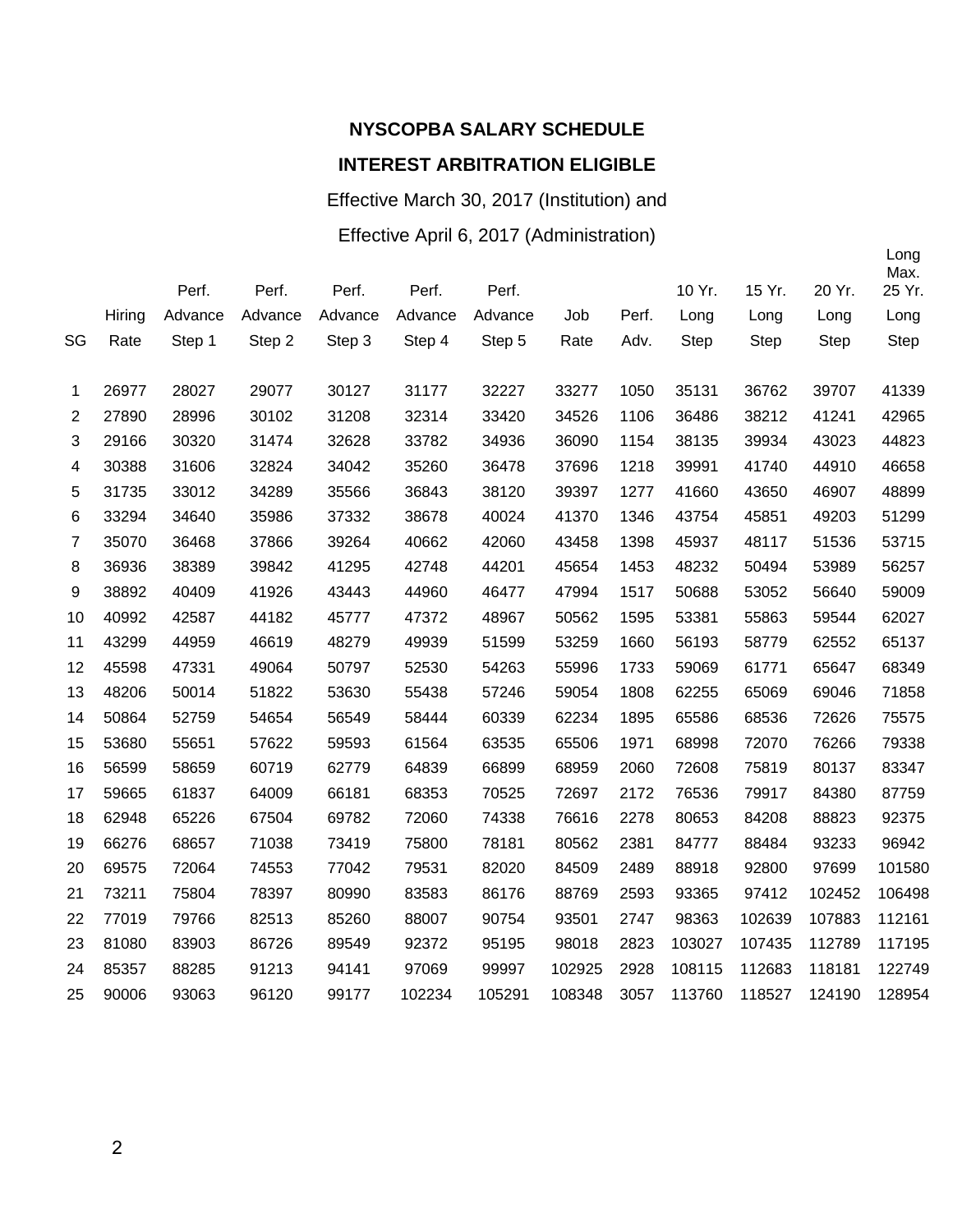### Effective March 29, 2018 (Institution) and

### Effective April 5, 2018 (Administration)

|                |        | Perf.   | Perf.   | Perf.   | Perf.   | Perf.   |        |       | 10 Yr. | 15 Yr.      | 20 Yr.      | Long<br>Max.<br>25 Yr. |
|----------------|--------|---------|---------|---------|---------|---------|--------|-------|--------|-------------|-------------|------------------------|
|                | Hiring | Advance | Advance | Advance | Advance | Advance | Job    | Perf. | Long   | Long        | Long        | Long                   |
| SG             | Rate   | Step 1  | Step 2  | Step 3  | Step 4  | Step 5  | Rate   | Adv.  | Step   | <b>Step</b> | <b>Step</b> | <b>Step</b>            |
| 1              | 27517  | 28588   | 29659   | 30730   | 31801   | 32872   | 33943  | 1071  | 35834  | 37498       | 40502       | 42166                  |
| $\overline{2}$ | 28448  | 29576   | 30704   | 31832   | 32960   | 34088   | 35216  | 1128  | 37215  | 38976       | 42065       | 43824                  |
| 3              | 29749  | 30926   | 32103   | 33280   | 34457   | 35634   | 36811  | 1177  | 38897  | 40732       | 43883       | 45719                  |
| 4              | 30996  | 32238   | 33480   | 34722   | 35964   | 37206   | 38448  | 1242  | 40789  | 42573       | 45806       | 47589                  |
| 5              | 32370  | 33673   | 34976   | 36279   | 37582   | 38885   | 40188  | 1303  | 42496  | 44526       | 47848       | 49880                  |
| 6              | 33960  | 35333   | 36706   | 38079   | 39452   | 40825   | 42198  | 1373  | 44630  | 46769       | 50188       | 52326                  |
| $\overline{7}$ | 35771  | 37197   | 38623   | 40049   | 41475   | 42901   | 44327  | 1426  | 46856  | 49079       | 52567       | 54789                  |
| 8              | 37675  | 39157   | 40639   | 42121   | 43603   | 45085   | 46567  | 1482  | 49197  | 51504       | 55069       | 57382                  |
| 9              | 39670  | 41217   | 42764   | 44311   | 45858   | 47405   | 48952  | 1547  | 51700  | 54111       | 57771       | 60187                  |
| 10             | 41812  | 43439   | 45066   | 46693   | 48320   | 49947   | 51574  | 1627  | 54449  | 56981       | 60736       | 63268                  |
| 11             | 44165  | 45858   | 47551   | 49244   | 50937   | 52630   | 54323  | 1693  | 57316  | 59953       | 63802       | 66439                  |
| 12             | 46510  | 48278   | 50046   | 51814   | 53582   | 55350   | 57118  | 1768  | 60252  | 63009       | 66962       | 69718                  |
| 13             | 49170  | 51014   | 52858   | 54702   | 56546   | 58390   | 60234  | 1844  | 63499  | 66369       | 70426       | 73294                  |
| 14             | 51881  | 53814   | 55747   | 57680   | 59613   | 61546   | 63479  | 1933  | 66898  | 69907       | 74079       | 77087                  |
| 15             | 54754  | 56764   | 58774   | 60784   | 62794   | 64804   | 66814  | 2010  | 70376  | 73509       | 77789       | 80923                  |
| 16             | 57731  | 59832   | 61933   | 64034   | 66135   | 68236   | 70337  | 2101  | 74059  | 77334       | 81739       | 85013                  |
| 17             | 60858  | 63074   | 65290   | 67506   | 69722   | 71938   | 74154  | 2216  | 78070  | 81518       | 86071       | 89517                  |
| 18             | 64207  | 66531   | 68855   | 71179   | 73503   | 75827   | 78151  | 2324  | 82269  | 85895       | 90602       | 94225                  |
| 19             | 67602  | 70031   | 72460   | 74889   | 77318   | 79747   | 82176  | 2429  | 86475  | 90256       | 95100       | 98884                  |
| 20             | 70967  | 73506   | 76045   | 78584   | 81123   | 83662   | 86201  | 2539  | 90698  | 94658       | 99655       | 103613                 |
| 21             | 74675  | 77320   | 79965   | 82610   | 85255   | 87900   | 90545  | 2645  | 95233  | 99361       | 104502      | 108629                 |
| 22             | 78559  | 81361   | 84163   | 86965   | 89767   | 92569   | 95371  | 2802  | 100330 | 104692      | 110041      | 114404                 |
| 23             | 82702  | 85581   | 88460   | 91339   | 94218   | 97097   | 99976  | 2879  | 105085 | 109581      | 115042      | 119537                 |
| 24             | 87064  | 90051   | 93038   | 96025   | 99012   | 101999  | 104986 | 2987  | 110280 | 114939      | 120547      | 125206                 |
| 25             | 91806  | 94924   | 98042   | 101160  | 104278  | 107396  | 110514 | 3118  | 116034 | 120897      | 126673      | 131532                 |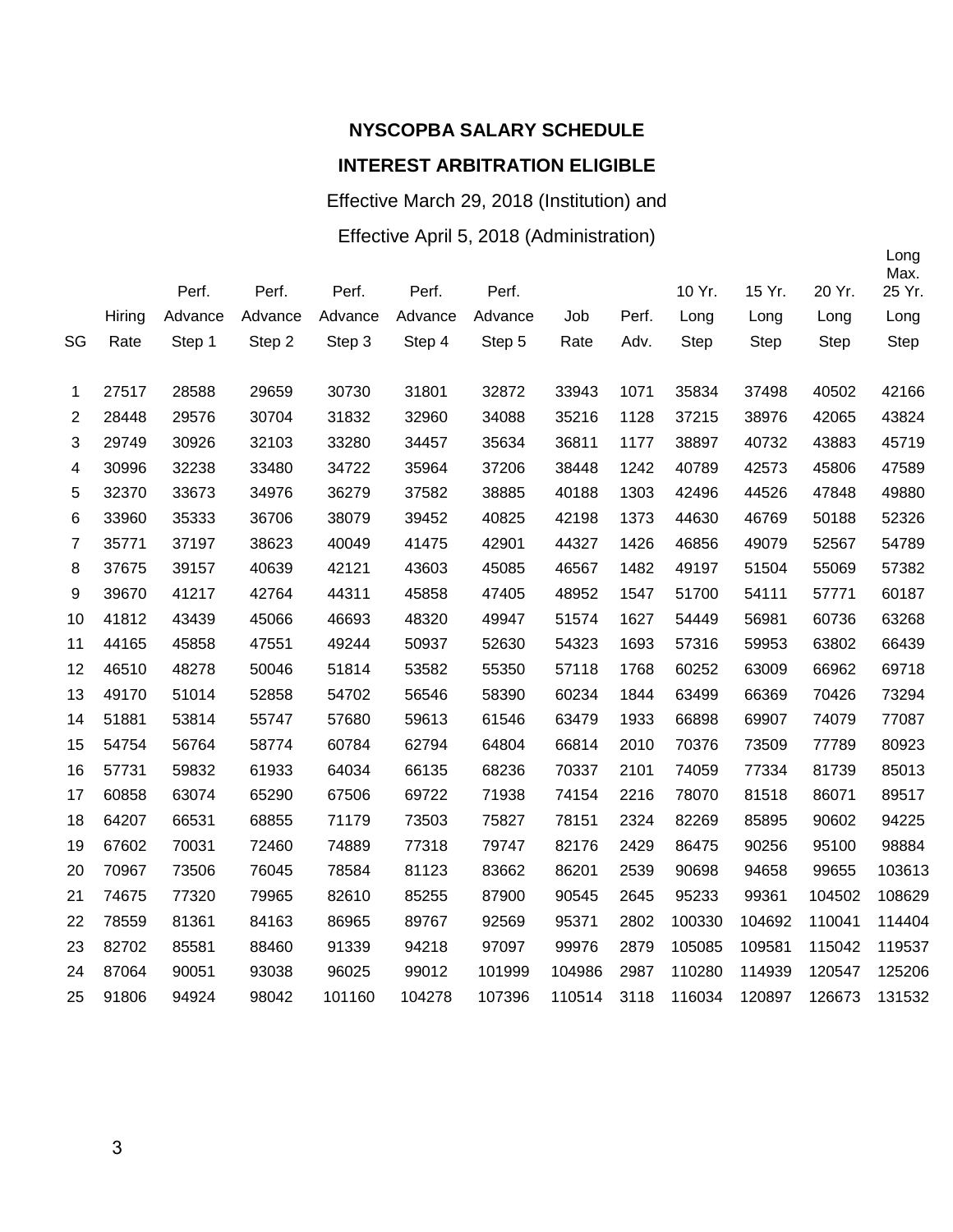Effective March 28, 2019 (Institution) and

### Effective April 4, 2019 (Administration)

|                |        | Perf.   | Perf.   | Perf.   | Perf.   | Perf.   |        |       | 10 Yr. | 15 Yr.      | 20 Yr.      | Long<br>Max.<br>25 Yr. |
|----------------|--------|---------|---------|---------|---------|---------|--------|-------|--------|-------------|-------------|------------------------|
|                | Hiring | Advance | Advance | Advance | Advance | Advance | Job    | Perf. | Long   | Long        | Long        | Long                   |
| SG             | Rate   | Step 1  | Step 2  | Step 3  | Step 4  | Step 5  | Rate   | Adv.  | Step   | <b>Step</b> | <b>Step</b> | <b>Step</b>            |
| 1              | 28067  | 29160   | 30253   | 31346   | 32439   | 33532   | 34625  | 1093  | 36554  | 38251       | 41315       | 43012                  |
| $\overline{2}$ | 29017  | 30168   | 31319   | 32470   | 33621   | 34772   | 35923  | 1151  | 37962  | 39758       | 42909       | 44703                  |
| 3              | 30344  | 31545   | 32746   | 33947   | 35148   | 36349   | 37550  | 1201  | 39678  | 41549       | 44763       | 46636                  |
| 4              | 31616  | 32883   | 34150   | 35417   | 36684   | 37951   | 39218  | 1267  | 41606  | 43426       | 46723       | 48542                  |
| 5              | 33017  | 34346   | 35675   | 37004   | 38333   | 39662   | 40991  | 1329  | 43345  | 45416       | 48804       | 50877                  |
| 6              | 34639  | 36040   | 37441   | 38842   | 40243   | 41644   | 43045  | 1401  | 45526  | 47707       | 51195       | 53376                  |
| $\overline{7}$ | 36486  | 37941   | 39396   | 40851   | 42306   | 43761   | 45216  | 1455  | 47796  | 50063       | 53621       | 55887                  |
| 8              | 38429  | 39941   | 41453   | 42965   | 44477   | 45989   | 47501  | 1512  | 50184  | 52537       | 56173       | 58532                  |
| 9              | 40463  | 42041   | 43619   | 45197   | 46775   | 48353   | 49931  | 1578  | 52734  | 55193       | 58926       | 61391                  |
| 10             | 42648  | 44308   | 45968   | 47628   | 49288   | 50948   | 52608  | 1660  | 55541  | 58123       | 61953       | 64536                  |
| 11             | 45048  | 46775   | 48502   | 50229   | 51956   | 53683   | 55410  | 1727  | 58463  | 61153       | 65079       | 67768                  |
| 12             | 47440  | 49243   | 51046   | 52849   | 54652   | 56455   | 58258  | 1803  | 61455  | 64267       | 68299       | 71110                  |
| 13             | 50153  | 52034   | 53915   | 55796   | 57677   | 59558   | 61439  | 1881  | 64769  | 67697       | 71835       | 74760                  |
| 14             | 52919  | 54891   | 56863   | 58835   | 60807   | 62779   | 64751  | 1972  | 68238  | 71308       | 75563       | 78631                  |
| 15             | 55849  | 57899   | 59949   | 61999   | 64049   | 66099   | 68149  | 2050  | 71782  | 74978       | 79344       | 82540                  |
| 16             | 58886  | 61029   | 63172   | 65315   | 67458   | 69601   | 71744  | 2143  | 75540  | 78881       | 83374       | 86714                  |
| 17             | 62075  | 64335   | 66595   | 68855   | 71115   | 73375   | 75635  | 2260  | 79629  | 83146       | 87790       | 91305                  |
| 18             | 65491  | 67862   | 70233   | 72604   | 74975   | 77346   | 79717  | 2371  | 83917  | 87616       | 92417       | 96112                  |
| 19             | 68954  | 71432   | 73910   | 76388   | 78866   | 81344   | 83822  | 2478  | 88207  | 92064       | 97004       | 100864                 |
| 20             | 72386  | 74976   | 77566   | 80156   | 82746   | 85336   | 87926  | 2590  | 92513  | 96552       | 101649      | 105686                 |
| 21             | 76169  | 78867   | 81565   | 84263   | 86961   | 89659   | 92357  | 2698  | 97139  | 101349      | 106593      | 110803                 |
| 22             | 80130  | 82988   | 85846   | 88704   | 91562   | 94420   | 97278  | 2858  | 102336 | 106785      | 112241      | 116692                 |
| 23             | 84356  | 87293   | 90230   | 93167   | 96104   | 99041   | 101978 | 2937  | 107189 | 111775      | 117345      | 121930                 |
| 24             | 88805  | 91852   | 94899   | 97946   | 100993  | 104040  | 107087 | 3047  | 112487 | 117239      | 122959      | 127711                 |
| 25             | 93642  | 96822   | 100002  | 103182  | 106362  | 109542  | 112722 | 3180  | 118352 | 123313      | 129204      | 134160                 |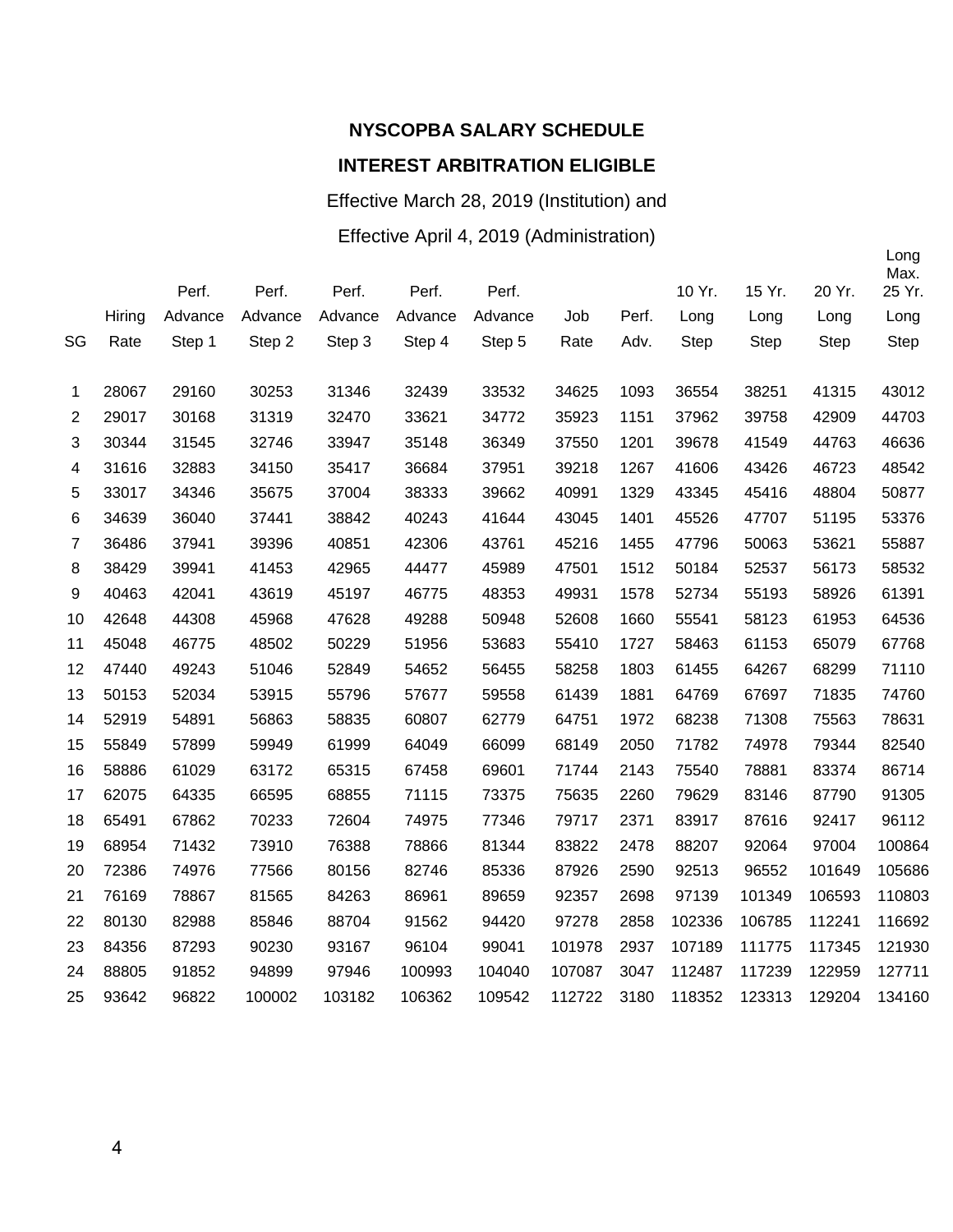Effective March 26, 2020 (Institution) and Effective April 2, 2020 (Administration)

|                |        |         |         |         |         |         |        |       |             |             |             | Long<br>Max. |
|----------------|--------|---------|---------|---------|---------|---------|--------|-------|-------------|-------------|-------------|--------------|
|                |        | Perf.   | Perf.   | Perf.   | Perf.   | Perf.   |        |       | 10 Yr.      | 15 Yr.      | 20 Yr.      | 25 Yr.       |
|                | Hiring | Advance | Advance | Advance | Advance | Advance | Job    | Perf. | Long        | Long        | Long        | Long         |
| SG             | Rate   | Step 1  | Step 2  | Step 3  | Step 4  | Step 5  | Rate   | Adv.  | <b>Step</b> | <b>Step</b> | <b>Step</b> | <b>Step</b>  |
| 1              | 28628  | 29743   | 30858   | 31973   | 33088   | 34203   | 35318  | 1115  | 37286       | 39017       | 42142       | 43873        |
| $\overline{2}$ | 29597  | 30771   | 31945   | 33119   | 34293   | 35467   | 36641  | 1174  | 38721       | 40553       | 43767       | 45597        |
| 3              | 30951  | 32176   | 33401   | 34626   | 35851   | 37076   | 38301  | 1225  | 40472       | 42380       | 45658       | 47569        |
| 4              | 32248  | 33540   | 34832   | 36124   | 37416   | 38708   | 40000  | 1292  | 42436       | 44292       | 47655       | 49510        |
| 5              | 33677  | 35033   | 36389   | 37745   | 39101   | 40457   | 41813  | 1356  | 44214       | 46327       | 49782       | 51897        |
| 6              | 35332  | 36761   | 38190   | 39619   | 41048   | 42477   | 43906  | 1429  | 46437       | 48661       | 52219       | 54444        |
| 7              | 37216  | 38700   | 40184   | 41668   | 43152   | 44636   | 46120  | 1484  | 48752       | 51064       | 54693       | 57004        |
| 8              | 39198  | 40740   | 42282   | 43824   | 45366   | 46908   | 48450  | 1542  | 51187       | 53587       | 57295       | 59702        |
| 9              | 41272  | 42882   | 44492   | 46102   | 47712   | 49322   | 50932  | 1610  | 53791       | 56299       | 60107       | 62621        |
| 10             | 43501  | 45194   | 46887   | 48580   | 50273   | 51966   | 53659  | 1693  | 56651       | 59284       | 63191       | 65826        |
| 11             | 45949  | 47711   | 49473   | 51235   | 52997   | 54759   | 56521  | 1762  | 59635       | 62379       | 66383       | 69126        |
| 12             | 48389  | 50228   | 52067   | 53906   | 55745   | 57584   | 59423  | 1839  | 62684       | 65552       | 69665       | 72532        |
| 13             | 51156  | 53075   | 54994   | 56913   | 58832   | 60751   | 62670  | 1919  | 66067       | 69053       | 73274       | 76257        |
| 14             | 53977  | 55989   | 58001   | 60013   | 62025   | 64037   | 66049  | 2012  | 69606       | 72737       | 77077       | 80207        |
| 15             | 56966  | 59057   | 61148   | 63239   | 65330   | 67421   | 69512  | 2091  | 73218       | 76478       | 80931       | 84191        |
| 16             | 60064  | 62250   | 64436   | 66622   | 68808   | 70994   | 73180  | 2186  | 77052       | 80460       | 85043       | 88449        |
| 17             | 63317  | 65622   | 67927   | 70232   | 72537   | 74842   | 77147  | 2305  | 81221       | 84808       | 89545       | 93130        |
| 18             | 66801  | 69219   | 71637   | 74055   | 76473   | 78891   | 81309  | 2418  | 85593       | 89366       | 94263       | 98032        |
| 19             | 70333  | 72861   | 75389   | 77917   | 80445   | 82973   | 85501  | 2528  | 89974       | 93908       | 98947       | 102884       |
| 20             | 73834  | 76476   | 79118   | 81760   | 84402   | 87044   | 89686  | 2642  | 94365       | 98485       | 103683      | 107801       |
| 21             | 77692  | 80444   | 83196   | 85948   | 88700   | 91452   | 94204  | 2752  | 99082       | 103376      | 108725      | 113019       |
| 22             | 81733  | 84648   | 87563   | 90478   | 93393   | 96308   | 99223  | 2915  | 104382      | 108920      | 114485      | 119025       |
| 23             | 86043  | 89039   | 92035   | 95031   | 98027   | 101023  | 104019 | 2996  | 109334      | 114012      | 119693      | 124370       |
| 24             | 90581  | 93689   | 96797   | 99905   | 103013  | 106121  | 109229 | 3108  | 114737      | 119584      | 125418      | 130265       |
| 25             | 95515  | 98759   | 102003  | 105247  | 108491  | 111735  | 114979 | 3244  | 120722      | 125782      | 131791      | 136846       |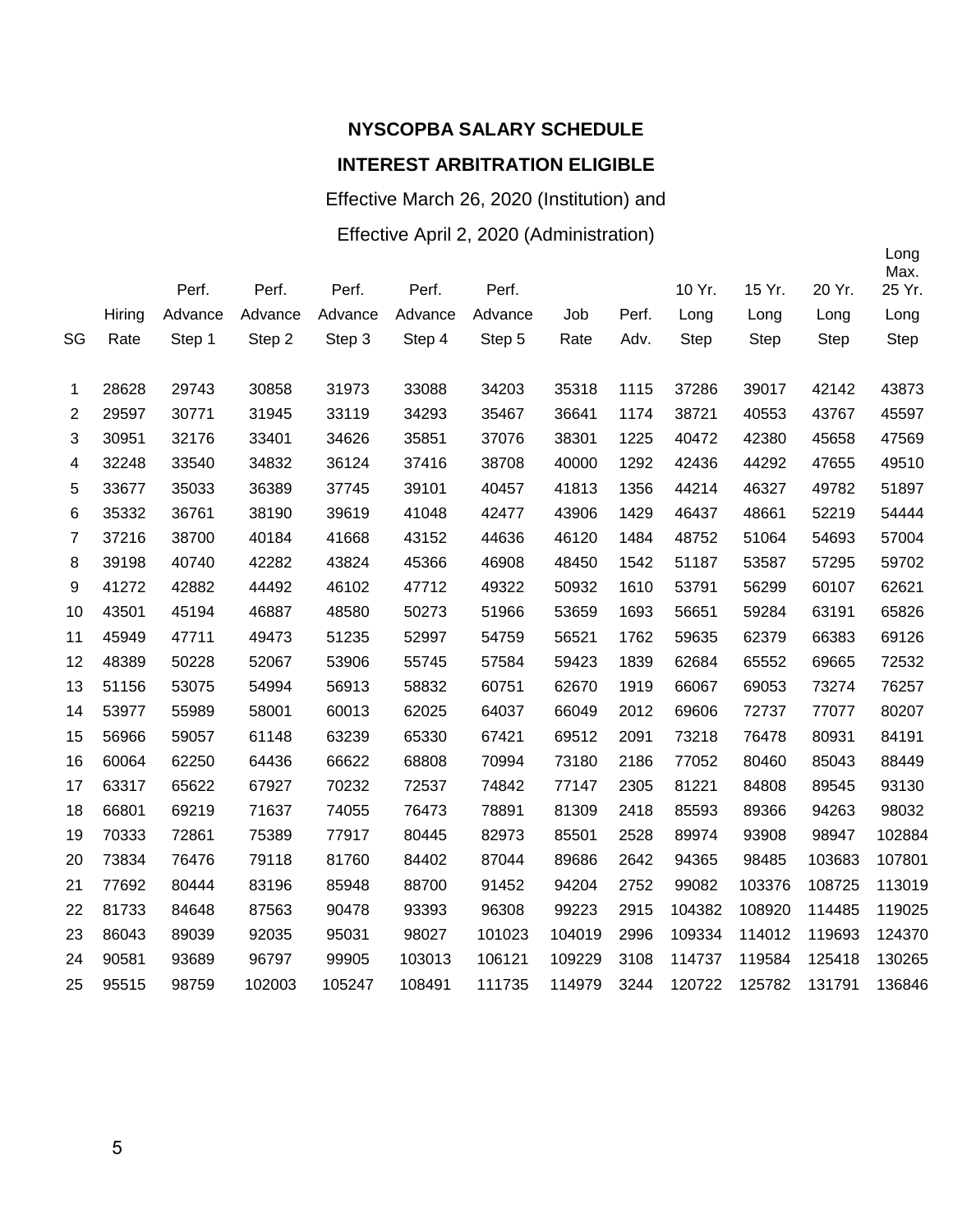Effective March 25, 2021 (Institution) and

Effective April 1, 2021 (Administration)

|    |        |         |         |         |         |         |        |       |             |        |             | Max.   |
|----|--------|---------|---------|---------|---------|---------|--------|-------|-------------|--------|-------------|--------|
|    |        | Perf.   | Perf.   | Perf.   | Perf.   | Perf.   |        |       | 10 Yr.      | 15 Yr. | 20 Yr.      | 25 Yr. |
|    | Hiring | Advance | Advance | Advance | Advance | Advance | Job    | Perf. | Long        | Long   | Long        | Long   |
| SG | Rate   | Step 1  | Step 2  | Step 3  | Step 4  | Step 5  | Rate   | Adv.  | <b>Step</b> | Step   | <b>Step</b> | Step   |
|    |        |         |         |         |         |         |        |       |             |        |             |        |
| 1  | 29201  | 30338   | 31475   | 32612   | 33749   | 34886   | 36023  | 1137  | 38030       | 39796  | 42983       | 44749  |
| 2  | 30189  | 31387   | 32585   | 33783   | 34981   | 36179   | 37377  | 1198  | 39499       | 41367  | 44646       | 46512  |
| 3  | 31570  | 32820   | 34070   | 35320   | 36570   | 37820   | 39070  | 1250  | 41284       | 43231  | 46574       | 48523  |
| 4  | 32893  | 34211   | 35529   | 36847   | 38165   | 39483   | 40801  | 1318  | 43286       | 45179  | 48609       | 50501  |
| 5  | 34351  | 35734   | 37117   | 38500   | 39883   | 41266   | 42649  | 1383  | 45098       | 47253  | 50777       | 52935  |
| 6  | 36039  | 37497   | 38955   | 40413   | 41871   | 43329   | 44787  | 1458  | 47369       | 49637  | 53266       | 55536  |
| 7  | 37960  | 39474   | 40988   | 42502   | 44016   | 45530   | 47044  | 1514  | 49729       | 52087  | 55788       | 58146  |
| 8  | 39982  | 41555   | 43128   | 44701   | 46274   | 47847   | 49420  | 1573  | 52212       | 54660  | 58442       | 60897  |
| 9  | 42097  | 43739   | 45381   | 47023   | 48665   | 50307   | 51949  | 1642  | 54865       | 57423  | 61308       | 63872  |
| 10 | 44371  | 46098   | 47825   | 49552   | 51279   | 53006   | 54733  | 1727  | 57785       | 60471  | 64456       | 67143  |
| 11 | 46868  | 48665   | 50462   | 52259   | 54056   | 55853   | 57650  | 1797  | 60826       | 63625  | 67709       | 70507  |
| 12 | 49357  | 51233   | 53109   | 54985   | 56861   | 58737   | 60613  | 1876  | 63939       | 66865  | 71060       | 73984  |
| 13 | 52179  | 54136   | 56093   | 58050   | 60007   | 61964   | 63921  | 1957  | 67386       | 70432  | 74737       | 77780  |
| 14 | 55057  | 57109   | 59161   | 61213   | 63265   | 65317   | 67369  | 2052  | 70997       | 74191  | 78618       | 81810  |
| 15 | 58105  | 60238   | 62371   | 64504   | 66637   | 68770   | 70903  | 2133  | 74683       | 78008  | 82550       | 85876  |
| 16 | 61265  | 63495   | 65725   | 67955   | 70185   | 72415   | 74645  | 2230  | 78594       | 82071  | 86745       | 90219  |
| 17 | 64583  | 66934   | 69285   | 71636   | 73987   | 76338   | 78689  | 2351  | 82844       | 86503  | 91335       | 94992  |
| 18 | 68137  | 70603   | 73069   | 75535   | 78001   | 80467   | 82933  | 2466  | 87303       | 91151  | 96146       | 99990  |
| 19 | 71740  | 74319   | 76898   | 79477   | 82056   | 84635   | 87214  | 2579  | 91776       | 95789  | 100929      | 104945 |
| 20 | 75311  | 78006   | 80701   | 83396   | 86091   | 88786   | 91481  | 2695  | 96254       | 100456 | 105758      | 109958 |
| 21 | 79246  | 82053   | 84860   | 87667   | 90474   | 93281   | 96088  | 2807  | 101064      | 105443 | 110899      | 115279 |
| 22 | 83368  | 86341   | 89314   | 92287   | 95260   | 98233   | 101206 | 2973  | 106468      | 111097 | 116773      | 121404 |
| 23 | 87764  | 90820   | 93876   | 96932   | 99988   | 103044  | 106100 | 3056  | 111521      | 116293 | 122087      | 126858 |
| 24 | 92393  | 95563   | 98733   | 101903  | 105073  | 108243  | 111413 | 3170  | 117031      | 121975 | 127926      | 132870 |
| 25 | 97425  | 100734  | 104043  | 107352  | 110661  | 113970  | 117279 | 3309  | 123137      | 128298 | 134427      | 139583 |
|    |        |         |         |         |         |         |        |       |             |        |             |        |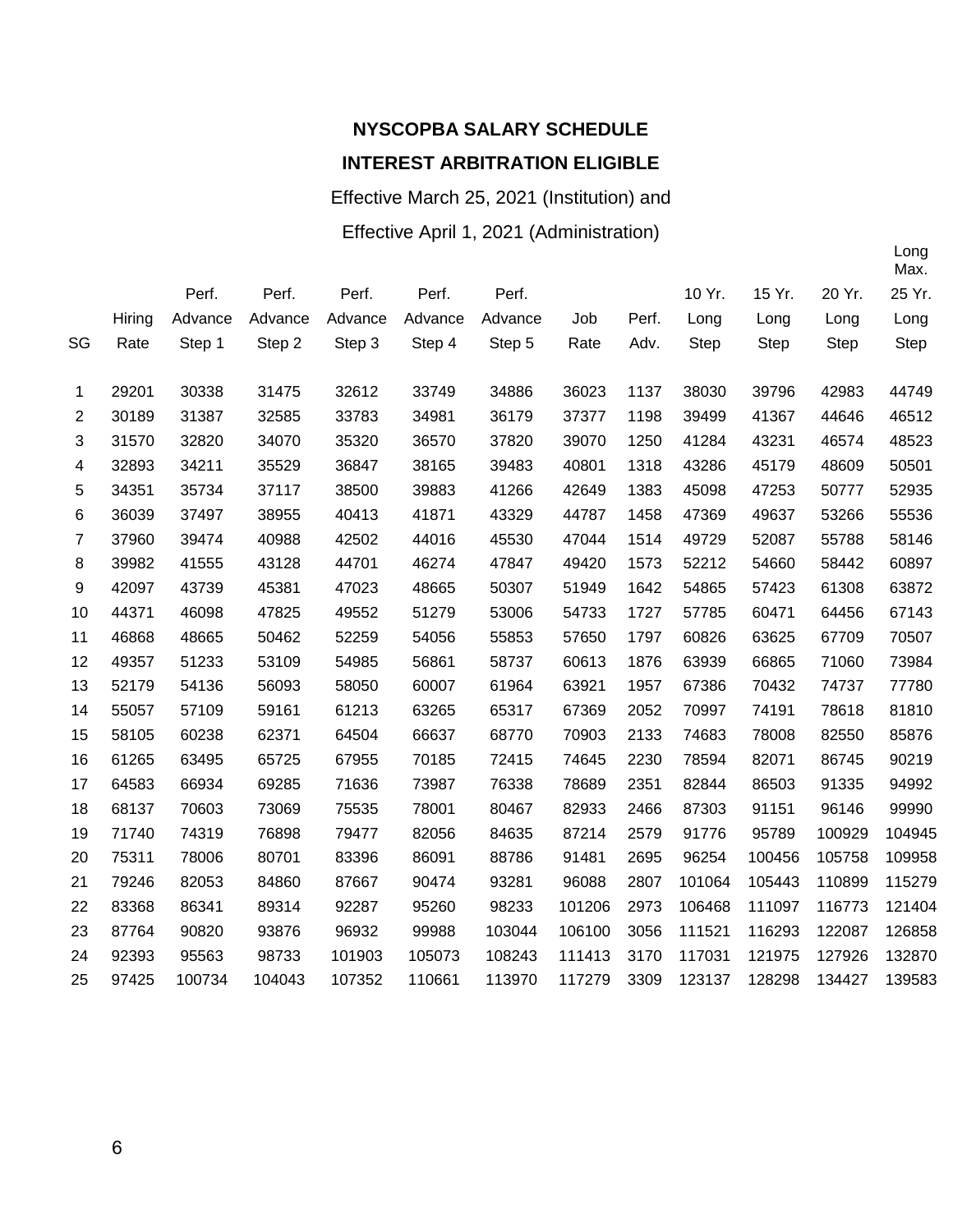# **NYSCOPBA SALARY SCHEDULE**

#### **INTEREST ARBITRATION ELIGIBLE**

Effective October 7, 2021 (Institution) and

#### Effective September 30, 2021 (Administration)

|    |        |         |         |         |         |         |        |       |        |             |             | Max.        |
|----|--------|---------|---------|---------|---------|---------|--------|-------|--------|-------------|-------------|-------------|
|    |        | Perf.   | Perf.   | Perf.   | Perf.   | Perf.   |        |       | 10 Yr. | 15 Yr.      | 20 Yr.      | 25 Yr.      |
|    | Hiring | Advance | Advance | Advance | Advance | Advance | Job    | Perf. | Long   | Long        | Long        | Long        |
| SG | Rate   | Step 1  | Step 2  | Step 3  | Step 4  | Step 5  | Rate   | Adv.  | Step   | <b>Step</b> | <b>Step</b> | <b>Step</b> |
|    |        |         |         |         |         |         |        |       |        |             |             |             |
| 1  | 29201  | 30338   | 31475   | 32612   | 33749   | 34886   | 36023  | 1137  | 38030  | 39796       | 42983       | 45249       |
| 2  | 30189  | 31387   | 32585   | 33783   | 34981   | 36179   | 37377  | 1198  | 39499  | 41367       | 44646       | 47012       |
| 3  | 31570  | 32820   | 34070   | 35320   | 36570   | 37820   | 39070  | 1250  | 41284  | 43231       | 46574       | 49023       |
| 4  | 32893  | 34211   | 35529   | 36847   | 38165   | 39483   | 40801  | 1318  | 43286  | 45179       | 48609       | 51001       |
| 5  | 34351  | 35734   | 37117   | 38500   | 39883   | 41266   | 42649  | 1383  | 45098  | 47253       | 50777       | 53435       |
| 6  | 36039  | 37497   | 38955   | 40413   | 41871   | 43329   | 44787  | 1458  | 47369  | 49637       | 53266       | 56036       |
| 7  | 37960  | 39474   | 40988   | 42502   | 44016   | 45530   | 47044  | 1514  | 49729  | 52087       | 55788       | 58646       |
| 8  | 39982  | 41555   | 43128   | 44701   | 46274   | 47847   | 49420  | 1573  | 52212  | 54660       | 58442       | 61397       |
| 9  | 42097  | 43739   | 45381   | 47023   | 48665   | 50307   | 51949  | 1642  | 54865  | 57423       | 61308       | 64372       |
| 10 | 44371  | 46098   | 47825   | 49552   | 51279   | 53006   | 54733  | 1727  | 57785  | 60471       | 64456       | 67643       |
| 11 | 46868  | 48665   | 50462   | 52259   | 54056   | 55853   | 57650  | 1797  | 60826  | 63625       | 67709       | 71007       |
| 12 | 49357  | 51233   | 53109   | 54985   | 56861   | 58737   | 60613  | 1876  | 63939  | 66865       | 71060       | 74484       |
| 13 | 52179  | 54136   | 56093   | 58050   | 60007   | 61964   | 63921  | 1957  | 67386  | 70432       | 74737       | 78280       |
| 14 | 55057  | 57109   | 59161   | 61213   | 63265   | 65317   | 67369  | 2052  | 70997  | 74191       | 78618       | 82310       |
| 15 | 58105  | 60238   | 62371   | 64504   | 66637   | 68770   | 70903  | 2133  | 74683  | 78008       | 82550       | 86376       |
| 16 | 61265  | 63495   | 65725   | 67955   | 70185   | 72415   | 74645  | 2230  | 78594  | 82071       | 86745       | 90719       |
| 17 | 64583  | 66934   | 69285   | 71636   | 73987   | 76338   | 78689  | 2351  | 82844  | 86503       | 91335       | 95492       |
| 18 | 68137  | 70603   | 73069   | 75535   | 78001   | 80467   | 82933  | 2466  | 87303  | 91151       | 96146       | 100490      |
| 19 | 71740  | 74319   | 76898   | 79477   | 82056   | 84635   | 87214  | 2579  | 91776  | 95789       | 100929      | 105445      |
| 20 | 75311  | 78006   | 80701   | 83396   | 86091   | 88786   | 91481  | 2695  | 96254  | 100456      | 105758      | 110458      |
| 21 | 79246  | 82053   | 84860   | 87667   | 90474   | 93281   | 96088  | 2807  | 101064 | 105443      | 110899      | 115779      |
| 22 | 83368  | 86341   | 89314   | 92287   | 95260   | 98233   | 101206 | 2973  | 106468 | 111097      | 116773      | 121904      |
| 23 | 87764  | 90820   | 93876   | 96932   | 99988   | 103044  | 106100 | 3056  | 111521 | 116293      | 122087      | 127358      |
| 24 | 92393  | 95563   | 98733   | 101903  | 105073  | 108243  | 111413 | 3170  | 117031 | 121975      | 127926      | 133370      |
| 25 | 97425  | 100734  | 104043  | 107352  | 110661  | 113970  | 117279 | 3309  | 123137 | 128298      | 134427      | 140083      |
|    |        |         |         |         |         |         |        |       |        |             |             |             |